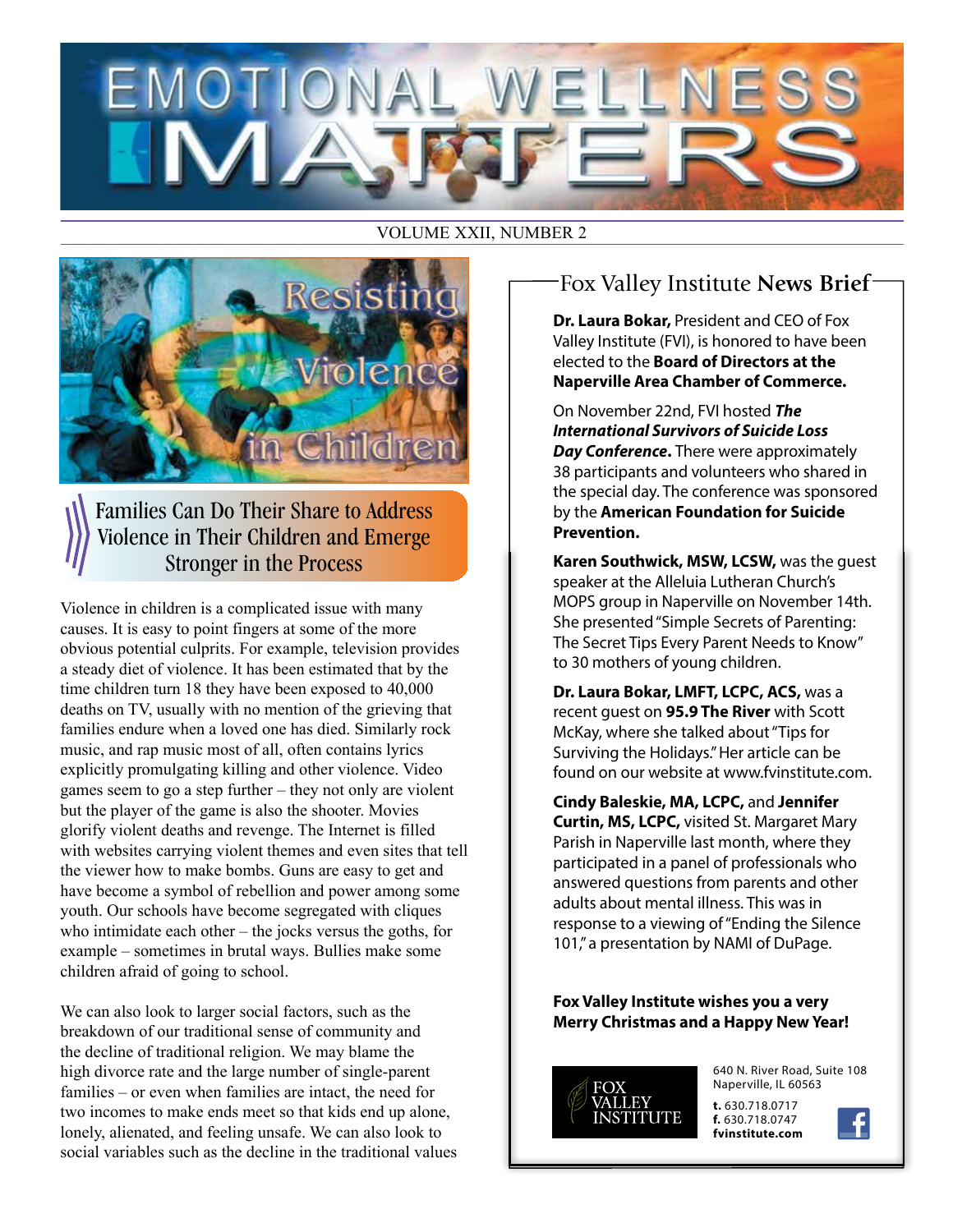of respect and decency toward others, or our tendency to look for the worst rather than the best in people. This seems, in some ways, to be an age of cynicism and fear.

The solutions to the problem of violence in children are not clear. But we know that there is a problem when children start killing other children in their schools. It may seem that there is little that one individual can do to stem the larger social tides that underlie this problem. We can, however, take steps within our own homes to reduce the probability of raising children who succumb to violent behavior.

Research studies have shown that aggressive behavior is learned early in life. Parents, family members, and others can take steps to reduce or minimize violence by raising children in safe, loving and trusting homes. We all make mistakes in our lives, and this may seem especially true when it comes to raising children, but trying to do our best can have a great impact on the lives of children. Here are some specific steps we can take to minimize the chances that our kids will grow up to be violent.

#### Give Children Plenty of Love and Attention

Behavior problems and delinquency are less likely to develop when children, especially at an early age, have a parent or other adult who is involved in their lives. Every child needs a consistent, strong, and loving relationship with an adult to develop a sense of trust and feel



safe. Without this bond, a child may grow up to become difficult to manage, hostile, and distrustful. It is often a challenge to show love to a child on a consistent basis. If you feel unable to do this, it is helpful to seek the guidance of a therapist who can lead you to uncover the reasons for this difficulty, as well as encourage you in a safe and supportive therapy setting to learn new responses that can alleviate difficulties for both you and the child. Children have minds of their own – as they grow and become more independent, they may behave in ways which anger and frustrate you. You need patience and a commitment to see things through their eyes in order to deal with your own feelings. Try not to respond to your child with hostile words and actions – this approach only serves to teach the child that aggressive behavior is the way to deal with emotions.

### Don't Use Physical Punishment With Children

Hitting children stops an unwanted behavior for only a short time – and the more it is done, the child may

adapt so that it has little effect in changing behavior. The long-term effects on the child may be devastating and increase the likelihood of violence in the future. Spanking, slapping, and hitting show children that aggression is a way to deal with problems. Adopt instead the idea that the child will make mistakes but that he or she can learn how to correct them. Take the positive approach – don't humiliate or embarrass children. Show them what they did wrong and point out, in a loving and respectful way, how to avoid making similar mistakes in the future. Children need this kind of guidance.

There are nonphysical forms of discipline which, when applied consistently and reasonably, can teach children nonviolent ways to deal with problems – primarily in the form of consequences. For example, giving the child a "time out," where the child has to sit quietly alone for a reasonable amount of time (five to fifteen minutes), is an effective alternative. Or certain treats or privileges can be withdrawn. Similarly, with older children, "grounding," where they are not allowed to spend time with friends or participate in some activities, can be an effective form of discipline. When discipline is applied, be consistent and try to involve your child in setting up rules. Explain clearly what you expect and let them understand the consequences if they break a rule. Above all, when you make a rule, stick to it because children need clear expectations and structure. Not enforcing a rule is confusing and only teaches children to see how far they can test limits. Some parents feel the need to be a friend to their child, and there is a place for this; however, the child probably has many friends, but few adults who can teach them adaptive ways of living as they grow up. They need the guidance of the adult.

#### Show Children Appropriate Ways of Behaving Through Your Example

The behavior, beliefs, values and attitudes of parents, siblings and other adults have a powerful influence on a child. The child who has a firm sense of what it is to be honest, respectful, trustworthy, and responsible will have a good start in enjoying a healthy emotional life as an adult. These values also help children in withstanding negative peer pressure in school. Children learn these values within the households they grow up in. Take a firm approach when a child acts aggressively toward others. Children can learn non-aggressive ways to handle problems. You can help them do this by discussing the problems with them, asking them to consider the consequences when they use violence to

**This newsletter is intended to offer general information only and recognizes that individual issues may differ from these broad guidelines. Personal issues should be addressed within a therapeutic context with a professional familiar with the details of the problems. ©2014 Simmonds Publications: 5580 La Jolla Blvd., 306, La Jolla, CA 92037 • Website ~ www.emotionalwellness.com**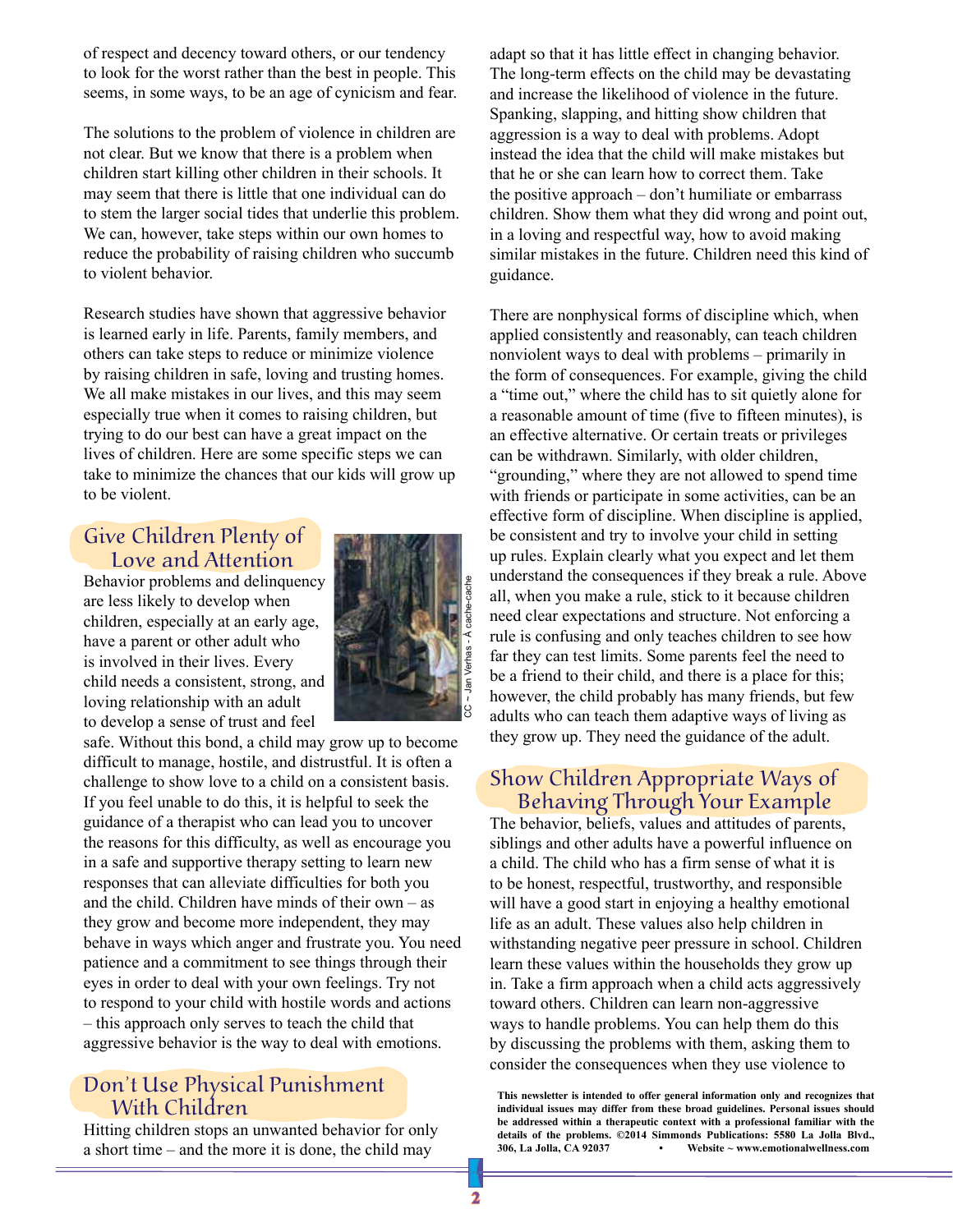solve the problem, and talking about ways to solve the problem without violence. Teach them that problems can be solved with calm words rather than threats, fists or weapons. Teach children your hobbies or sports. Attentively help them develop their own talents in what they do best and have an interest in. Read stories to younger children and take older children to a bookstore or library.

#### Supervise Your Children

Research has shown that unsupervised children often have behavior problems. Children need the guidance of an adult – they need protection, encouragement, support, and a feeling of safety as they grow up. They need to learn to think and act for themselves in healthy and effective ways. You should make ground-rules at home – you need to know where your children are at all times, and you need to know who their friends are. Never leave very young children alone, even briefly.

As the children grow older, get someone to watch them if you are not able to do it yourself. Encourage your school-aged and adolescent children to enroll in community programs and afterschool activities such as sports teams or organized recreational activities. Accompany children to

their organized play activities and observe how they get along with other children. Teach them how to respond appropriately, and non-violently, to other children who hit, insult, or threaten their playmates. Explain that they should avoid these children and show them that these are not appropriate behaviors.

If you own or use firearms, you need to teach your children about the danger of weapons. Never store guns where your children can find them. If there is a gun in the home, it should be locked and unloaded. The bullets should be kept in a separate location. Never carry a gun in the presence of a child – this will only teach them the wrong message that guns are OK and that they can be used to solve problems.

#### Decrease Exposure to Violence

**2 3**

Children need to grow up in safety and with love. A violent home can be frightening and damaging to children. Aggression between adults, especially those involving angry blowups, can terrify children and teach them destructive ways to handle conflict. Try to discourage aggression between brothers and sisters in the home. If the people in your household engage in physical or emotional abuse toward each other, seek the help of a trained therapist who can help you explore the reasons that violence occurs and suggest healthier ways



CC ~ Boys playing marbles

of dealing with conflicts. Anger is a normal emotion, but it needs to be expressed in a supportive, rational and problem-solving way. It does not have to be linked to violence or aggression.

Kids are exposed to a great deal of violence in the media, and research has shown that this can lead them to behave aggressively. You can control the amount of violence your children witness. For example, you might allow them to watch carefully selected TV shows or play video games for only an hour or two per day. You should know what video games they play and what movies they watch. Talk to them about violence, help them see the consequences for engaging in violent behavior, and discuss ways of solving problems without violence.

### Take Steps to Protect Children From Violence

Children need to be taught that they can stand up to violence. They can learn that it takes more courage to resist violence than to succumb to it. They should learn that name-calling, bullying, and threats can set the scene for violent outcomes, but that they can stand up to this in a firm and calm way if it happens to them.

Children can be protected against becoming the victims of violence. For example, they can be taught to use safe, well-lit, and busy routes for walking in the neighborhood and to walk always with a friend. If they see any suspicious activity, they should know how to report it to their parents, another adult, or the police. They should know the dangers of talking to strangers or going somewhere with anyone they don't know and trust. And they should be taught that if anyone tries to hurt them, they should say "no," run away from the scene and tell a responsible adult – as if their lives depended on it.

Although we do not have control over all the causes of violence in children, we can at least take steps to help our kids grow up with a sense of love and safety, as well as the skills to know how to resist violence in their lives. The rewards of effective parenting are enormous. If your household is characterized by violence, or if your child seems prone to excessive anger or violent behavior, realize that there is effective help through therapy. Our children are our legacy and the future. They deserve love and the wisdom that we can pass on to them.



CC ~ The Childrens Museum of Indianapolis - Marbles CC ~ The Childrens Museum of Indianapolis - Marbles